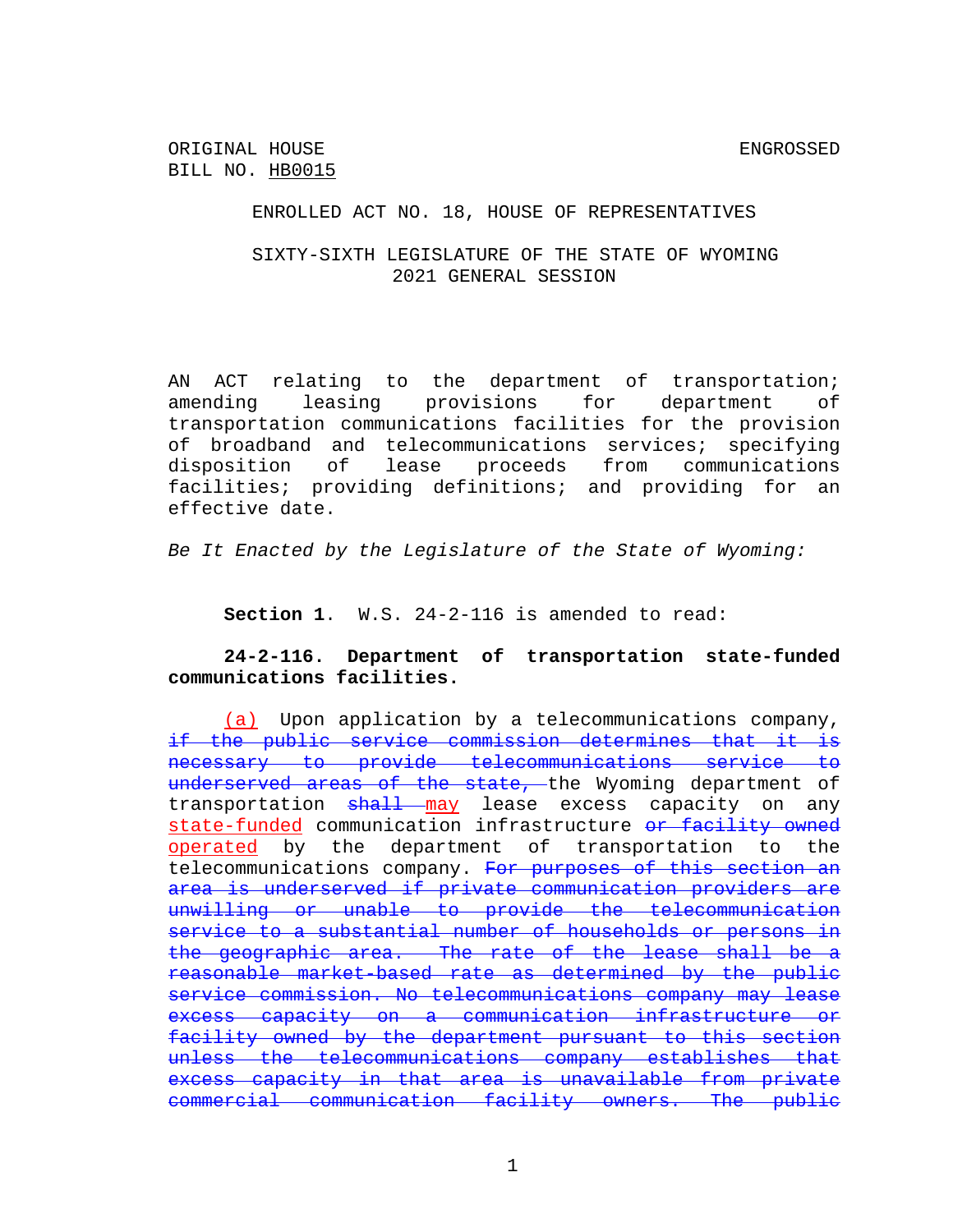ORIGINAL HOUSE SAND SENGROSSED SENGROSSED BILL NO. HB0015

ENROLLED ACT NO. 18, HOUSE OF REPRESENTATIVES

SIXTY-SIXTH LEGISLATURE OF THE STATE OF WYOMING 2021 GENERAL SESSION

service commission may adopt rules and regulations necessary to implement this section. All monies received from any lease executed pursuant to this section shall be deposited into the state general fund and separately accounted for in the department's internal service fund specified by  $W.S. 9-4-204(t)(ii)(B)$  and governed by  $W.S.$ 9-4-205(e). Monies received and deposited under this section are continuously appropriated to the department and shall only be used to maintain, reinforce and repair the WyoLink network and towers.

(b) As used in this section:

(i) "Broadband provider" means a telecommunications company as defined by W.S. 37-15-103(a)(xi), a communications company under W.S. 1-26-813(b) or a cable operator as defined by 47 U.S.C. § 522(5);

(ii) "Telecommunications company" shall include a broadband provider.